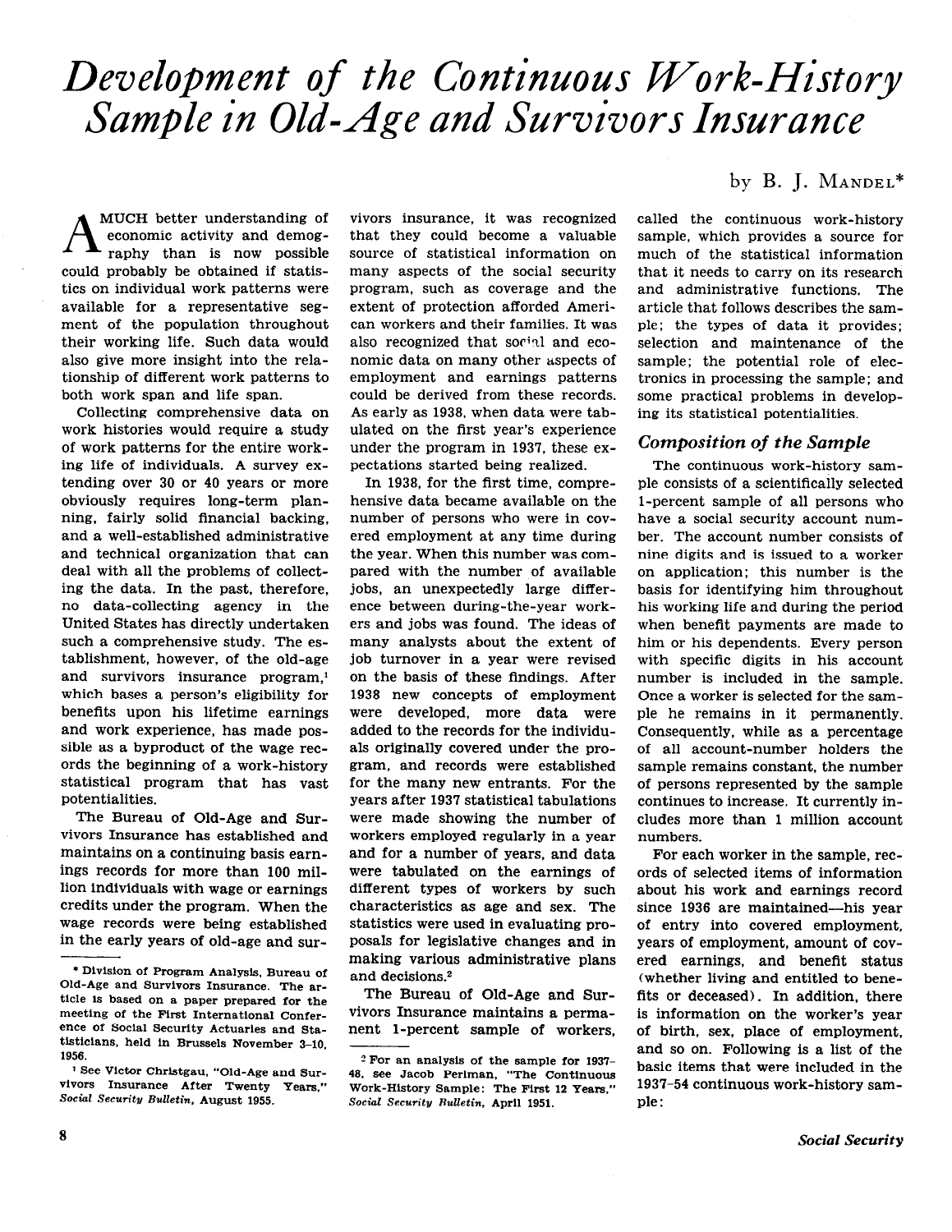Account number Sex Month and year of birth Race Number of quarters of coverage, 1937-54 Number of quarters of coverage, 1937-53 Number of quarters of coverage, 1951-54 Pattern of quarters of coversge. 1954 Number of quarters of coverage, 1953 Number of quarters of coverage, 1952 Insured status, January 1. 1955 Insured status, Jahuary 1, 1954 Pattern of years employed Number of quarters employed. 1954 Number of quarters employed, 1953 Years with \$200 or more, 1937-50 Beneflt status, January 1, 1955 Year of entitlement to benefits or of death Quarterly wages, 1954 Taxable earnings, 1954 Taxable earnings, 1953 Taxable earnings, 1952 (in tens of dollars) Taxable earnings, 1951 (in tens of dollars) Cumulative earnings, 1937-54 (in tens of dollars) Cumulative earnings, 1951-54 Coverage indication, 1954 (self-employed only, employee only, self-employed and employee both) Coverage indication, 1953 (self-employed only. employee only, self-employed and

employee both) Card number

At present the continuous workhistory sample provides data on work, covered earnings, and benefit status for the period 1937-54, and data are being developed for 1937-55. The term "work history" is not entirely an appropriate description of the present sample, since in covering only the first 18 years of operation of the program it includes only part of the working life span of most workers. It is planned to record the basic information for each worker in the sample for his entire working life. In the future, therefore, with the inclusion of work records covering 40 or more years, the sample will truly become a source of information on completed work histories.

## Types of Data Provided

The continuous work-history sample was constructed to serve the needs of the Bureau of Old-Age and Survivors Insurance for data on program operations, and therefore. the types of data tabulated from it largely reflect those needs.

One type of data derived from the sample-known as annual datashows the number and percentage distribution of workers who received earnings credits for all 4 calendar

quarters in selected years, classified by the amount of annual covered earnings. One of the many uses of these data is to show the average level of taxable earnings each year and provide a basis for forecasting future earnings levels. Another type of data-work-history data-shows how many workers have insurance status as a result of their accumulated work and earnings experience in covered employment and the patterns of years of employment for individual workers. Tables 1, 2, and 3 illustrate the types of data that may be compiled from the sample.

Both annual and work-history data are important in the operation of the program, since they show how many Persons pay contributions and the amount they have paid, the number who were uninsured and their employment records, and the number of persons aged 60 and over and their work experience under the program. These data also provide a basis for estimating the Bureau's future workloads.

## Selection of the Sample

The universe with which the workhistory statistical program is concerned is made up of all individuals who have an account number. The aim is to get information about the covered employment and benefit status of all persons with account numbers under the program. The sample is sorted into two main groups: those who show no earnings credits, and those who had earnings credits at any time under the program. For the latter group, data are tabulated on accounts with earnings credits in the latest year and in previous years.

The system of sampling is based on the last four digits in the social security account number. The entire number consists of nine digits in three segments. The first segment (three digits) designates the geographic area where the account number is issued; the second (two digits) identifies the specific group or sequence of numbers issued in any one area; and the final segment (four digits) is the serial number.<sup>3</sup>

From within each area a l-percent sample of the accounts is selected on the basis of specified digits in the serial number. A person who receives a number ending with 2505, for example, automatically is included in the sample. Altogether 100 predetermined digits out of the 10,000 possible in any one area and group fall into the sample. These 100 numbers all have a serial beginning with either a "2" or a "'7." In other words, the sample is restricted to the blocks of

s For detail on the sampling methods, see the Bulletin. June 1951, pages 17-19.

Table 1.—Number and percentage distribution of 4-quarter workers, by amount of annual earnings<sup>1</sup> in covered employment, selected years, 1939-54

| Amount                                                                                                                | 1939                                                | 1944                                                         | 1946                                                         | 1948                                                        | 1950                                                        | 1952 2                                                       | 1954 2                                                        |  |  |  |  |
|-----------------------------------------------------------------------------------------------------------------------|-----------------------------------------------------|--------------------------------------------------------------|--------------------------------------------------------------|-------------------------------------------------------------|-------------------------------------------------------------|--------------------------------------------------------------|---------------------------------------------------------------|--|--|--|--|
|                                                                                                                       | Number of workers (in thousands)                    |                                                              |                                                              |                                                             |                                                             |                                                              |                                                               |  |  |  |  |
| $Total$                                                                                                               | 21, 376                                             | 28, 344                                                      | 28, 249                                                      | 32, 327                                                     | 31,822                                                      | 38, 200                                                      | 38,300                                                        |  |  |  |  |
| $$1 - 999$<br>$1,000-1,999$<br>$2,000-2,999$<br>$3,000-3,599$<br>3,600 or more<br>$3,600 - 4,999$<br>5,000 or more    | 9,327<br>8,877<br>2,149<br>425<br>598<br>319<br>279 | 4,519<br>9,288<br>7, 442<br>3,233<br>3,862<br>2,708<br>1,154 | 3,531<br>9,921<br>8,408<br>2,890<br>3,499<br>2, 244<br>1,255 | 2.752<br>8,017<br>9,572<br>5,319<br>6,667<br>4,475<br>2,192 | 2,261<br>6,899<br>8,836<br>5,316<br>8,510<br>5,648<br>2,862 | 2,650<br>6,700<br>8,850<br>5,000<br>15,000<br>9,650<br>5,350 | 2,600<br>5,950<br>7,950<br>4,750<br>17,050<br>10,150<br>6,900 |  |  |  |  |
|                                                                                                                       | Percentage distribution                             |                                                              |                                                              |                                                             |                                                             |                                                              |                                                               |  |  |  |  |
| Total.                                                                                                                | 100.0                                               | 100.0                                                        | 100.0                                                        | 100.0                                                       | 100.0                                                       | 100.0                                                        | 100.0                                                         |  |  |  |  |
| $$1 - 999.$<br>$1,000-1,999$<br>$2,000 - 2,999$ .<br>$3,000-3,599$<br>3,600 or more<br>$3,600-4,999$<br>5,000 or more | 43.6<br>41.5<br>10.1<br>2.0<br>2.8<br>1, 5<br>1.3   | 15.9<br>32.8<br>26.3<br>11.4<br>13.6<br>9.6<br>41            | 12.5<br>35.1<br>29.8<br>10.2<br>12.4<br>7.9<br>4.4           | 8.5<br>24.8<br>29.6<br>16.5<br>20.6<br>13.8<br>6.8          | 7.1<br>21.7<br>27.8<br>16.7<br>26.7<br>17.7<br>9.0          | 6.9<br>17.5<br>23.2<br>13.1<br>39.3<br>25.3<br>14.0          | 6, 8<br>15.5<br>20.8<br>12.4<br>44.5<br>26.5<br>18.0          |  |  |  |  |

<sup>1</sup> Includes wages in excess of the taxable limit. \* Preliminary.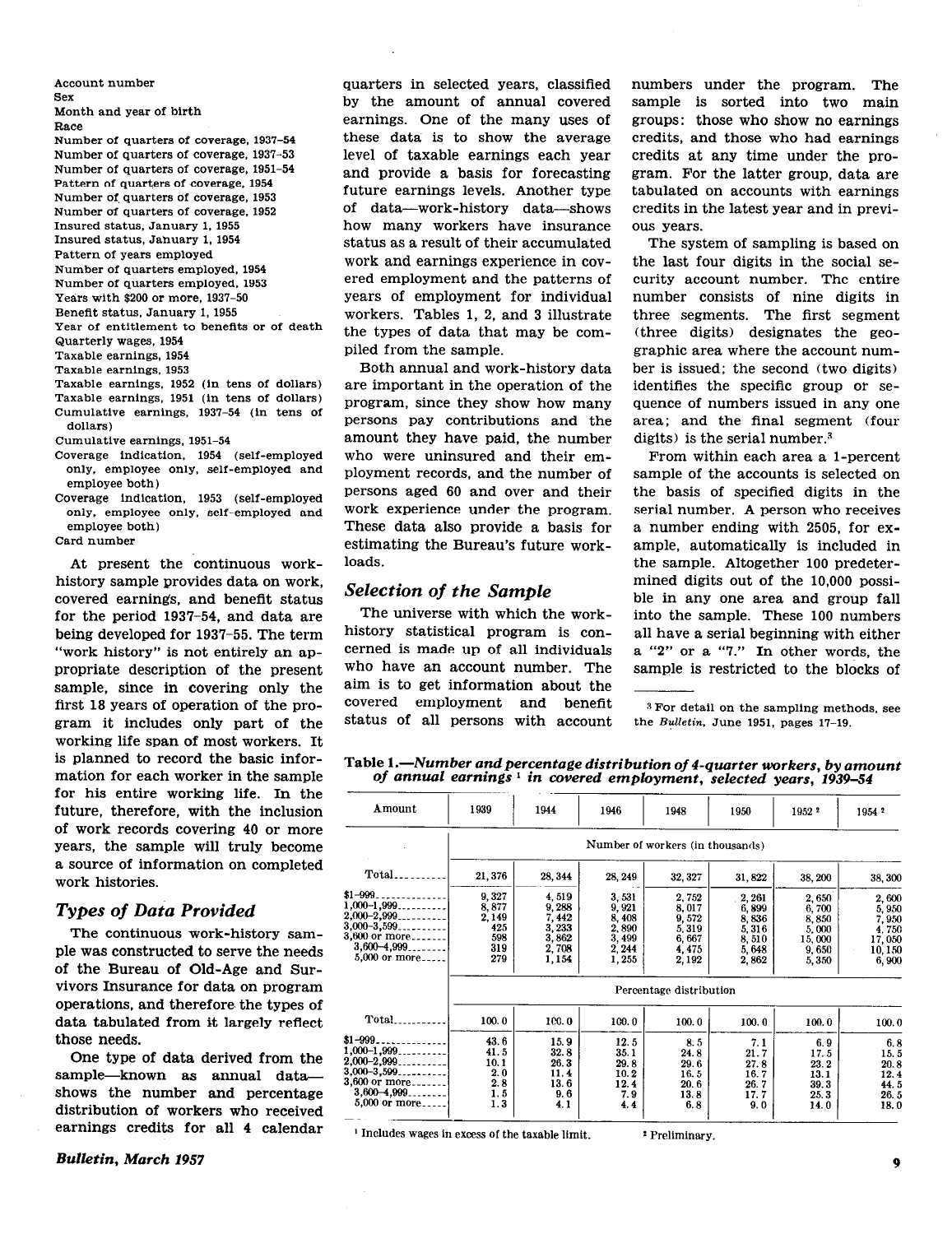numbers that start either with 2000 or 7000 in the serial. This restriction was designed to yield a sample of accounts to which earnings for a full calendar year are posted at one time and at the earliest possible date. The accounts not in the sample have their earnings posted at later points of time for 4 calendar quarters that span 2 calendar years. In order that the sample might reflect complete calendar-year data, to fit in with most economic and statistical series, the accounts that had wage and earnings postings for a full calendar year were selected. For this reason the sample is stratified by area, and accounts in each area are selected systematically from selected clusters (the 2000 and 7000 series). The continuous workhistory sample, therefore, is a twostage sample.4

Each person who receives an account number has an equal chancel in loo-of falling into the sample. Thus, the sample has the important element of randomness as well as stratification and is kept current by the automatic addition of new accounts as they are issued. In 1951, for example, 4,927,120 new accounts were issued, and 49,495, or almost exactly 1 percent, had digits that fell in the sample. Each year approximately 1 percent of all newly issued accounts is added to the work-history sample. Because of sampling variation, precisely 1 percent is, of course, not attained.

## Maintenance of the Sample

Each worker in the sample has two types of characteristics-fixed and varying. The fixed characteristics include such items as the worker's account number, date of birth, sex, race, and place of issuance of the account number. Examples of changing characteristics are earnings, work patterns, and benefit status.

Accounts of retired workers and deceased workers are identified but remain in the sample. Therefore, as new workers are included, there is a continuing accumulation of persons into the sample. The entire sample can be separated into persons entitled to benefits, those identified as deceased, and all others. It is possible to compile statistics on the employment history in any year for any of these three groups. At the end of 1955, the sample included more than 1 million accounts, representing 110 million persons who have had wage or earnings credits at any time during 1937-55. Of the 110 million, 4.5 million are receiving benefits based on their earnings accounts and 10.2 million are deceased. At some future date, perhaps when the program has been in operation for a period long enough to span an entire working life, it will be possible to tabulate life-span data for the accounts of deceased persons.

Maintenance of the sample also, by adding in the current year's work and earnings experience, brings up to date individual employment and earnings histories, so that a person's employment and earnings pattern are reflected in the latest record at the end of each year. From the current information, the varying characteristics of persons in the sample are determined-who and how many persons are new workers each year, who and how many have reentered or withdrawn from covered employment, and who and how many have been continuously employed over a period of consecutive years. The task of maintaining the sample is geared to a flow of basic records from the regular processes of keeping earnings and benefit records.<sup>5</sup>

# Methods of Processing

The bulk of the processing operations is mechanized. Until 1956, punchcard equipment was used for bringing the individual records up to date and tabulating required statistics. The record of every person in the sample was placed on an IBM punchcard, and a numerical coding system was used to store information and permit economy in the use of punchcard space.

At first the punchcard method was satisfactory, but after several years the large accumulation of records for each individual in the sample and the limited space on the card, which has room for 80 single-digit codes, began to create problems. The number of different patterns of years of employment doubled each year. Though only one column was required to accommodate the possible combinations of years of employment in the first 3 years, two columns were needed when the sample covered 4-6 years; three columns when 7-9 years; four columns when  $10-12$  years and so on. Now, in the program's nineteenth year; seven columns are needed to account for all possible patterns of years of employment during 1937-55.

Under these conditions, if enormous increases in the statistical budget were to be avoided, the amount of work-history information had to be restricted. The situation was paradoxical. As a, person's work-history record became more complete and more information on variations in work histories became available, the available equipment was less able to accommodate the requirements for such data. Consequently the statistical tabulations in time became limited to the most basic informational items needed for program administration and analysis. Such work-history items as changes in the insurance status of an individual from year to year or in his annual earnings capacity were not tabulated. Instead, data were obtained' on the person's status at a given point of time-for example, his insurance status at the end of a year-or on his total cumulative or annual earnings, but not on his earn: ings experience and work patterns that led to that status.

## Conversion to. Electronic Processing

In 1949, when the earliest electronic computers became available, the Bureau began research into the possible use of this type of equipment for processing the work-history sample and concluded that it would be suitable. Before the decision was reached<br>For more detail see B. J. Mandel, "Sam- <sup>5</sup> See William H. Cummins, "Old-Age and a sories of test mins was made with a tinuous work-history cards and the

Insurance Records," Journal of American Byproduct Data," Social Security Bulletin, Statistical Association, September 1953. July 1952.

Pling the Federal See D. J. Manuel, Sam-<br>Pling the Federal Old-Age and Survivors Insurance Records: Derivation of American Survivors Insurance Records. Derivation of American Byproduct Data," Social Security Bulletin, smal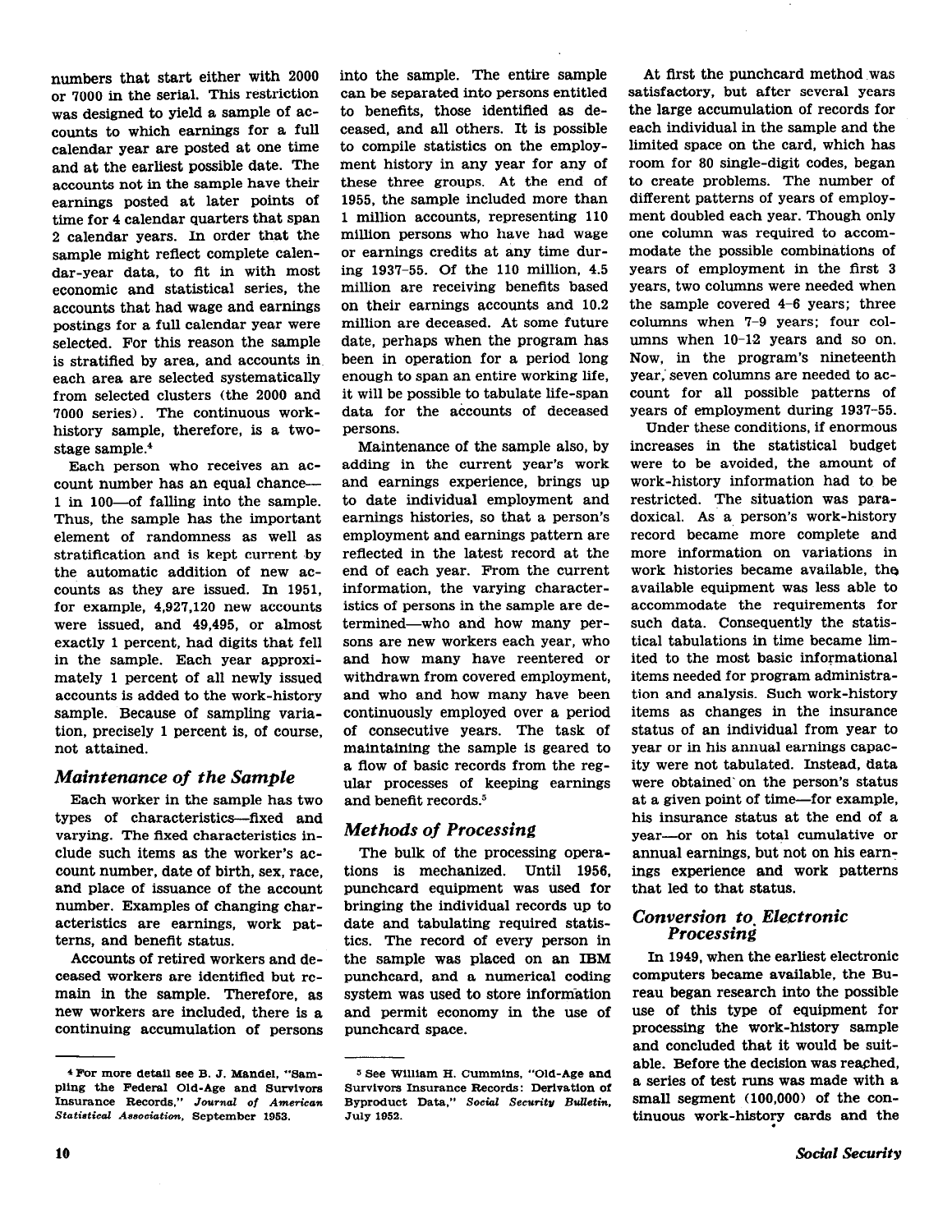applicability and advantages of this equipment were definitely established. At present the entire l-percent sample is being placed on electronic tape -the first step in using the main electronic computer. Instructions in electronic coding language are being prepared and will be programmed into the machine in order to tabulate information from the 1937-55 workhistory record. It is planned to include the following 34 basic informational items in the 1937-55 records; some of them will be reconsidered in the light of cost and time factors.

#### Name

Account number

Indication of multiple account number Sex

- Race
- Date of btrth. perlodlcally adjusted
- Year of death

Source of death notice

- Cumulative quarters of coverage, 1937 to
- date Female Quarters of coverage. each of last 10 years
- Quarters of coverage, each year since 1950
- Year of last recomputation
- Earnings credits each year, 1951-55
- Self-employment income each year, 1951-55 Earnings credits each year, 1937-55
- Year of disability onset and year of termi-
- nation Years with \$200 or more, 1937-50
- Cumulative earnings credits, 1937-55
- Actual State and county, 1955
- Actual industry, 1955
- Actual class of work, 1955
- Actual coverage class, 1955
- Size of employer
- Number of earnings ltems
- Number of employers, 1955
- Year of issue of account number
- Estimated earnings in excess of earnings base, 1955
- Beneflt-in-force indication for old-age beneficiaries and deceased wage earners

Beneflt status for wage earners

Year of entitlement

- Primary insurance amount at end of year for old-age beneflclaries and deceased wage earners on whose records monthly death benefits are in force
- Combination of family benefits in force, end of year
- Amounts of family benefits in force, end of year
- Summary of pattern of years employed, 1937-55

The basic information for 1937-55 represents a large increase from that for 1937-54. It would probably require several conventional IBM cards to store this information, and the costs of processing would be prohibitively expensive.

Bulletin, March 1957

## Table 2.-Workers with earnings credits, work history: Number of 1937-53 workers, by age and sex, and percentage distribution by insurance status on January 1, 1954

Data derived from 0.1-percent sample and therefore subject to sampling variation that may be large where<br>figures shown are small; include workers who died during the period. Data for male workers include workers<br>of unrepor

|                                                                                                                                                                                                                          |                                                                                                                                       | Percentage distribution by insurance status, Jan. 1, 1954 is                                                                        |                                                                                                                      |                                                                                                                                   |                                                                                                                                 |                                                                                                                      |                                                                                                          |                                                                                                                      |                                                                                                          |  |
|--------------------------------------------------------------------------------------------------------------------------------------------------------------------------------------------------------------------------|---------------------------------------------------------------------------------------------------------------------------------------|-------------------------------------------------------------------------------------------------------------------------------------|----------------------------------------------------------------------------------------------------------------------|-----------------------------------------------------------------------------------------------------------------------------------|---------------------------------------------------------------------------------------------------------------------------------|----------------------------------------------------------------------------------------------------------------------|----------------------------------------------------------------------------------------------------------|----------------------------------------------------------------------------------------------------------------------|----------------------------------------------------------------------------------------------------------|--|
| Age and<br>sex                                                                                                                                                                                                           | Num-<br>ber, 0.1-<br>percent<br>sample                                                                                                |                                                                                                                                     |                                                                                                                      | <b>Fully</b> insured                                                                                                              |                                                                                                                                 |                                                                                                                      |                                                                                                          |                                                                                                                      |                                                                                                          |  |
|                                                                                                                                                                                                                          |                                                                                                                                       | Total                                                                                                                               | Total                                                                                                                | Perma-<br>nently                                                                                                                  | Not<br>perma-<br>nently                                                                                                         | Total                                                                                                                | New<br>entrants,<br>1953                                                                                 | Workers<br>with<br>previous<br>wage<br>credits                                                                       | Deceased.<br>benefit<br>awarded                                                                          |  |
| $Male_{---}$                                                                                                                                                                                                             | 59,931                                                                                                                                | 100.0                                                                                                                               | 73.6                                                                                                                 | 35.5                                                                                                                              | 38.1                                                                                                                            | 20.2                                                                                                                 | 2.6                                                                                                      | 17.6                                                                                                                 | 6.2                                                                                                      |  |
| Under 20<br>$20 - 24$<br>$25 - 29$ .<br>$30 - 34$<br>$35 - 39$<br>$40 - 44$<br>$45 - 49$<br>$50 - 54$<br>$55 - 59$<br>$60 - 64$ .<br>$65 - 69$<br>$70 - 74$<br>75 and over<br>Unreported.<br>Female.                     | 3.502<br>5, 525<br>6,544<br>6,731<br>6,520<br>5,892<br>5,158<br>4, 475<br>4.113<br>3, 548<br>3.026<br>2,101<br>2.180<br>526<br>41.770 | 100.0<br>100.0<br>100.0<br>100.0<br>100.0<br>100.0<br>100.0<br>100.0<br>100.0<br>100.0<br>100.0<br>100.0<br>100.0<br>100.0<br>100.0 | 30.9<br>69.2<br>83.8<br>82.3<br>84.0<br>84.4<br>83.7<br>80.2<br>76.2<br>70.9<br>67.3<br>57.6<br>37.2<br>12.5<br>66.4 | (2)<br>$\cdot$ <sub>1</sub><br>5.0<br>23.2<br>42.7<br>49.5<br>50.4<br>54.5<br>56.9<br>62.3<br>67.3<br>57.6<br>37.2<br>2.9<br>16.8 | 30.9<br>69.1<br>78.8<br>59.1<br>41.3<br>34.9<br>33.2<br>25.6<br>19.3<br>8,6<br>$\binom{4}{4}$<br>$\ddot{\theta}$<br>9.7<br>49.5 | 69.1<br>30.3<br>15.1<br>15.1<br>13.6<br>12.5<br>12.0<br>13.4<br>14.6<br>16.5<br>16.1<br>19.2<br>26.5<br>86.9<br>32.4 | 28.8<br>3.1<br>1.1<br>$\cdot$<br>. 5<br>.8<br>. 9<br>.6<br>. 7<br>. 9<br>. 4<br>. 4<br>. 2<br>. 2<br>3.9 | 40.3<br>27.2<br>14.0<br>14.4<br>13.1<br>11.7<br>11.1<br>12.8<br>13.9<br>15.6<br>15.6<br>18.8<br>26.3<br>86.7<br>28.5 | (2)<br>. 5<br>1.0<br>2.6<br>2.4<br>3.1<br>4.4<br>6.4<br>9.2<br>12.6<br>16.6<br>23.1<br>36.2<br>.6<br>1.2 |  |
| Under $20$ <sub>---</sub><br>$20 - 24$<br>$25 - 29$<br>$30 - 34$<br>$35 - 39 - 32$<br>40 <del>-44</del> _______<br>$45 - 49$<br>$50 - 54$<br>$55 - 59$<br>$60 - 64$<br>65-69.<br>$70 - 74$<br>75 and over<br>Unreported. | 2,691<br>4,917<br>6,026<br>6.101<br>5,201<br>4,386<br>3,625<br>2.865<br>2,191<br>1.565<br>1,100<br>601<br>382<br>119                  | 100.0<br>100.0<br>100.0<br>100.0<br>100.0<br>100.0<br>100.0<br>100.0<br>100.0<br>100.0<br>100.0<br>100.0<br>100.0<br>100.0          | 27.8<br>65.8<br>72.1<br>71.0<br>71.3<br>71.6<br>72.0<br>67.9<br>65.6.<br>65.4<br>61.1<br>58.7<br>41.1<br>12.6        | (2)<br>(2)<br>4.5<br>11.3<br>15.4<br>18.3<br>22.5<br>29.5<br>37.2<br>51.4<br>61.1<br>58.7<br>41.1<br>5.0                          | 27.8<br>65.8<br>67.7<br>59.7<br>55.9<br>53.3<br>49.5<br>38.4<br>28.4<br>13.9<br>(4)<br>(4)<br>(4)<br>7.6                        | 72.1<br>34.1<br>27.6<br>28.4<br>27.9<br>27.3<br>26.8<br>30.3<br>31.9<br>31.4<br>33.8<br>33.3<br>42.9<br>87.4         | 32.7<br>4.0<br>1.1<br>1.0<br>1.7<br>2. 2<br>2.0<br>2.2<br>2.4<br>1.9<br>1.5<br>. 3<br>1.0<br>.8          | 39.5<br>30.1<br>26.5<br>27.3<br>26.2<br>25.1<br>24.9<br>28.1<br>29.5<br>29.6<br>32.4<br>32.9<br>41.9<br>86.6         | (3)<br>$\cdot$ 1<br>. 3<br>.6<br>.8<br>1.1<br>1.2<br>1.8<br>2. 5<br>3. 2<br>5. 1<br>8.0<br>16.0<br>(2)   |  |

<sup>1</sup> Except for workers on whose earnings records benefits were awarded and for whom the insurance status ls the one determined at time of award, insur-ance status shown does not reflect changes in status arising from (1) combined earnings under the eoordinated benefit provisions of the old-age and sur-

vlvors insurance and railroad retirement programs, and (2) wage credits for military service.  $*$  No workers in sample cell.<br> $*$  Less than 0.05 percent.

3 Less lhan 0.05 percent. 4 Not applicable under the Social Security Act.

Several major changes are expected from use of the electronic equipment. First, about ten times the information for one person can be stored with this equipment than with the 80-column punchcard. Another feature of the electronic equipment is its high rate of speed. It is estimated that some tabulations can be made about 100 times faster than with present punchcard equipment. The sorting speed is not so fast as the tabulating speed, but it is estimated in some projects to be  $10-25$  times faster than punchcard equipment.

pected to do a large part of the cleri- abled, and deceased workers.—Work-<br>cal work. The work of investigating ers who have become entitled to oldcal work. The work of investigating ers who have become entitled to old-<br>discrepancies, preparing small sum- age and survivors insurance benefits discrepancies, preparing small summary tables from detailed tables, and because they have reached age 65 are

calculating averages, percentages, and many other statistical measures will be transferred to the machine, which will also take over some of the final typing and graphic work.

# Some Practical Problems

The task of selecting, maintaining, and processing the continuous workhistory sample is only one aspect of the project. Equally important is the need to improve the quality and completeness of the basic data originating from the sample. A few of the problems are described briefly.

In addition, the machine is ex-<br>leteral disected to do a large part of the cleri-<br>abled, and deceased workers.—Work-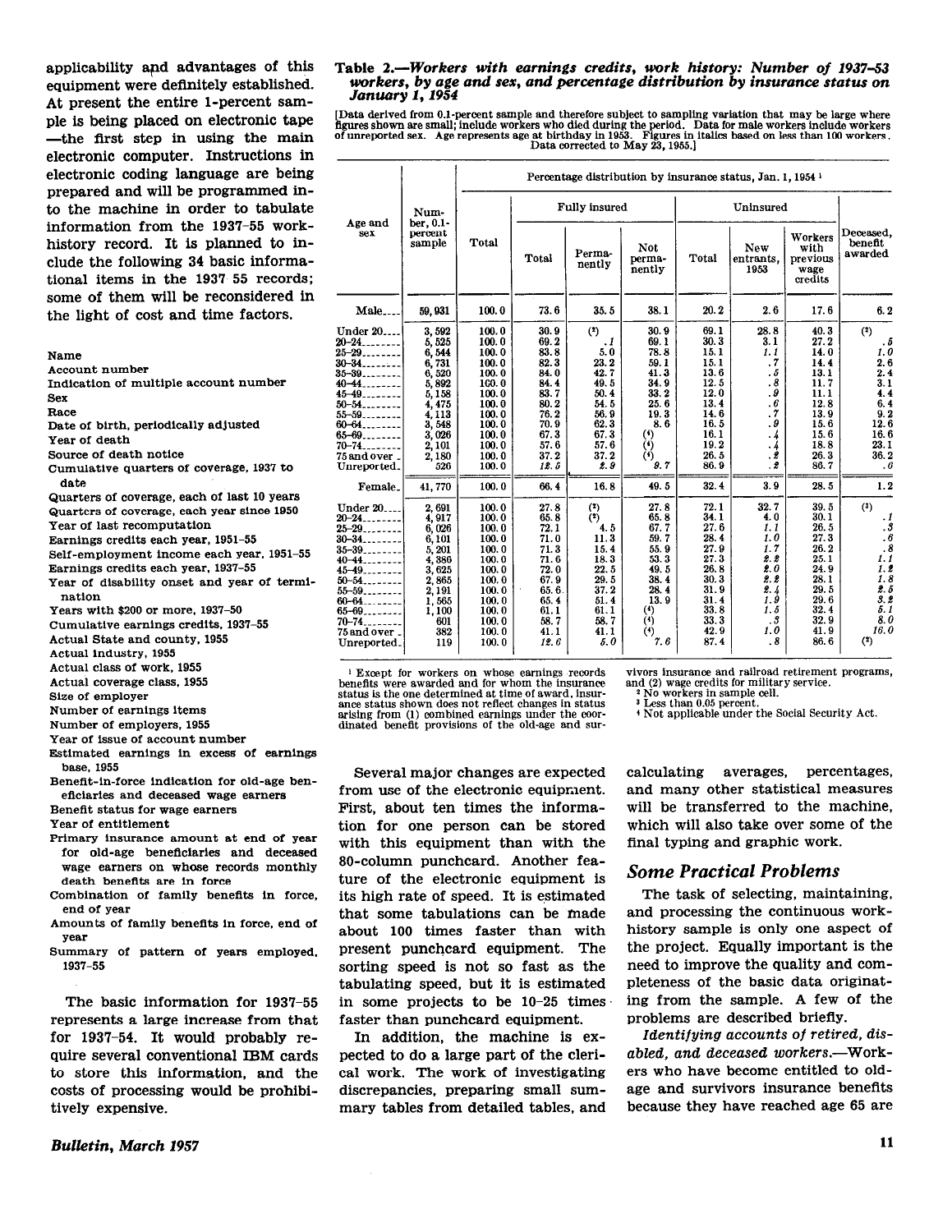readily identified through a cross check with a sample of retired beneficiaries whose account-number digits are in the l-percent continuous workhistory sample. Every year a match is made of the beneficiary and worker samples, and workers who have become beneficiaries are identified and their work history is coded.

In the course of this matching operation, workers who have filed a statement of total disability are identified. The matching process also identifies the persons who have died and on whose accounts lump-sum payments or survivor benefits have been awarded. It is this latter identification that provides the code on termination of the work history. Though this source completely identifies deaths among persons who were insured at the time of death and on whose account a claim was filed, deaths among uninsured workers are identified only in part. It is estimated that about a third of all persons with wage credits who died in 1955 were uninsured; approximately 80 percent of these deaths (about 25 percent of all deaths) were not reported to the Bureau. Thus a large gap in identification of deaths still remains. Matching against death certificates filed in the State health departments has been tried, but studies indicate that this is an expensive method. The main hope for identification is for the future when, because of the nearly universal coverage of the system, almost every worker with a substantial wage record who dies will be insured.

Patterns of years employed.-As previously mentioned, a basic classification in work-history studies deals with the specific combinations of years in which the person was employed. With this classification it is possible to study continuity and discontinuity in work patterns throughout the worker's life. When the tabulations for the years 1937 and 1938 were completed it was found that 15 Percent of the persons worked in 1937 OnlY, 11 percent worked in 1938 only, and 74 Percent worked in both Years. When the 1939 records were added, the number of combinations of employment patterns increased from three to seven; by 1955 the number had grown to 524,287. Although it

## Table 3.-Workers with earnings credits, work history: Number of 1937- 52 workers, by patterns of employment and insurance status, January 1, 1953

[O.l-percent sample, tabulated data]

| Pattern of<br>years employed                                                                                                                                                                         | Total                                                                                                                                | Fully<br>insured                                                                                                                         | Unin-<br>$_{\rm sured}$                                                                                         | De-<br>ceased,<br>beneft<br>awarded                                                                  |
|------------------------------------------------------------------------------------------------------------------------------------------------------------------------------------------------------|--------------------------------------------------------------------------------------------------------------------------------------|------------------------------------------------------------------------------------------------------------------------------------------|-----------------------------------------------------------------------------------------------------------------|------------------------------------------------------------------------------------------------------|
| $Total_{---}$                                                                                                                                                                                        | 198, 378                                                                                                                             | 68, 656                                                                                                                                  | 26, 015                                                                                                         | 3,707                                                                                                |
| Workers em-<br>ployed in<br>1952 <sub>-----</sub> ---<br>Continuous                                                                                                                                  | 58, 101                                                                                                                              | 49,748                                                                                                                                   | 8,187                                                                                                           | 166                                                                                                  |
| patterns:<br>16-year<br>15-year<br>14-уеаг<br>13-year<br>$12$ -year<br>11-year<br>10-year<br>$9-year$<br>8-year.<br>7-year<br>6-year<br>year<br>5<br>year<br>4<br>3-year<br>2-year<br>1-year         | 9,888<br>451<br>579<br>701<br>1,095<br>1,372<br>1,300<br>896<br>789<br>989<br>941<br>1,023<br>1,056<br>1,827<br>4,675<br>3,484       | 9, 818<br>446<br>576<br>700<br>1,090<br>1,367<br>1,296<br>894<br>785<br>982<br>930<br>984<br>961<br>1, 387<br>461<br>2, 3)               | 1<br>1<br>$\binom{2}{2}$<br>$\binom{2}{2}$<br>ı<br>1<br>2<br>3<br>6<br>10<br>38<br>95<br>439<br>2,209<br>3, 484 | 69<br>4<br>3<br>1<br>5<br>$\frac{4}{3}$<br>$(2)$<br>1<br>1<br>1<br>ı<br>$(2)$<br>ı<br>5<br>(2)       |
| $\bf International$<br>patterns:<br>15-year<br>14-year<br>13-year<br>12-year<br>11-year<br>10-year<br>9-year<br>8-уеаг<br>year<br>7.<br>year<br>ĥ<br>vear<br>5<br>4-year<br>3-year<br>2-year         | 1,972<br>2, 095<br>2, 135<br>1,899<br>2,109<br>2, 523<br>2,697<br>2,483<br>2, 038<br>1,818<br>688<br>i,<br>1,668<br>370<br>1,<br>540 | 1,965<br>2,089<br>2, 125<br>1,890<br>2, 105<br>2,514<br>2, 683<br>2,459<br>1,989<br>724<br>1,<br>498<br>1<br>,<br>257<br>1,<br>738<br>35 | $\binom{2}{2}$<br>2<br>2<br>(2)<br>7<br>7<br>21<br>42<br>89<br>186<br>406<br>630<br>505                         | 7687427375452<br>$^{(2)}$                                                                            |
| Workers not em-<br>ployed in<br>Î952.,                                                                                                                                                               | 40, 277                                                                                                                              | 18,908                                                                                                                                   | 17,828                                                                                                          | 3,541                                                                                                |
| Continuous<br>patterns:<br>15-year<br>14-year<br>13-year.<br>12-year<br>11-year<br>10-year<br>9-year<br>$8$ -year<br>-year<br>7<br>6-year<br>5<br>year<br>4-year<br>3-year<br>2-year<br>$1$ -year    | 394<br>344<br>393<br>455<br>563<br>699<br>903<br>1,001<br>1,235<br>1, 614<br>1,883<br>2,393<br>2,917<br>4,<br>321<br>8, 217          | 294<br>253<br>260<br>310<br>401<br>515<br>710<br>814<br>990<br>1, 287<br>1,472<br>1,691<br>1,439<br>490<br>$^{\left( 3\right) }$         | (2)<br>1<br>1<br>1<br>ı<br>1<br>4<br>9<br>17<br>55<br>134<br>424<br>1, 235<br>3,644<br>8,110                    | 100<br>90<br>132<br>144<br>161<br>183<br>189<br>178<br>228<br>272<br>277<br>278<br>243<br>187<br>107 |
| Intermittent<br>patterns:<br>14-уеаг<br>13-year.<br>12-year<br>11.<br>year.<br>10-year.<br>9-year<br>8-year<br>7<br>year<br>ĥ<br>-уеаг<br>5<br>year.<br>4-year <sub>------</sub><br>3-year<br>2-year | 128<br>235<br>335<br>430<br>580<br>827<br>1,000<br>1,316<br>457<br>1,<br>1, 616<br>760<br>1,<br>1,826<br>1, 435                      | 117<br>210<br>283<br>367<br>519<br>733<br>897<br>1, 159<br>1,202<br>1,150<br>913<br>391<br>41                                            | $\binom{2}{3}$<br>1<br>(2)<br>ı<br>11<br>22<br>68<br>160<br>380<br>774<br>1,392<br>1,382                        | 11<br>25<br>51<br>63<br>60<br>83<br>81<br>89<br>95<br>86<br>73<br>43<br>12                           |

<sup>1</sup> Total excludes 10 workers for whom information is incomplete with respect to the characteristic reported here.

\* No workers in sample cell. INot applicable: a worker must have at least 6 quarters of coverage to be fully insured.

was considered desirable to retain the classification "patterns of years of employment" in the sample, the lack of space on the punchcard made it necessary to condense the pattern to provide information on only: (1) the first year of covered employment, (2) the last year of employment, (3) whether employed in consecutive years, and (4) the total number of years of covered employment.

With the advent of electronic equipment it again became possible to include in the record all patterns of years of employment from 1937 on, and a reevaluation was made of the code. It was decided to maintain the old code of limited patterns for the period 1937-50 but that, beginning with 1951, when large numbers of additional persons were brought under the program, an effort would be made to maintain the complete pattern. The incompleteness of coverage in 1937-50 makes it impossible to determine without a further survey whether broken patterns are actually a result of a break in employment or of a shift to noncovered employment. With the further extension of coverage in 1957, under the 1956 amendments to the Social Security Act, nearly the entire labor force is covered, and the future patterns of years of employment will become more meaningful from the viewpoint of labor-market studies.

 $Multible$   $account$   $numbers. - A$ problem that was serious at one time is that of "multiple" account numbers. The sample is a sample of account numbers, while the universe is one of individual workers. If a worker has more than one account number in the sample, he may be counted more than once. The problem was attacked in the early years of the program, when special efforts were made through a screening procedure to prevent issuing more than one number to an individual. In addition, informational campaigns were conducted to make covered workers realize that their records and earnings credits should be consolidated into one account to give them full protection and benefits. Multiple accounts are now consolidated at the time a claim for benefits is filed. From 1937 through 1955, approximately 5.8 mil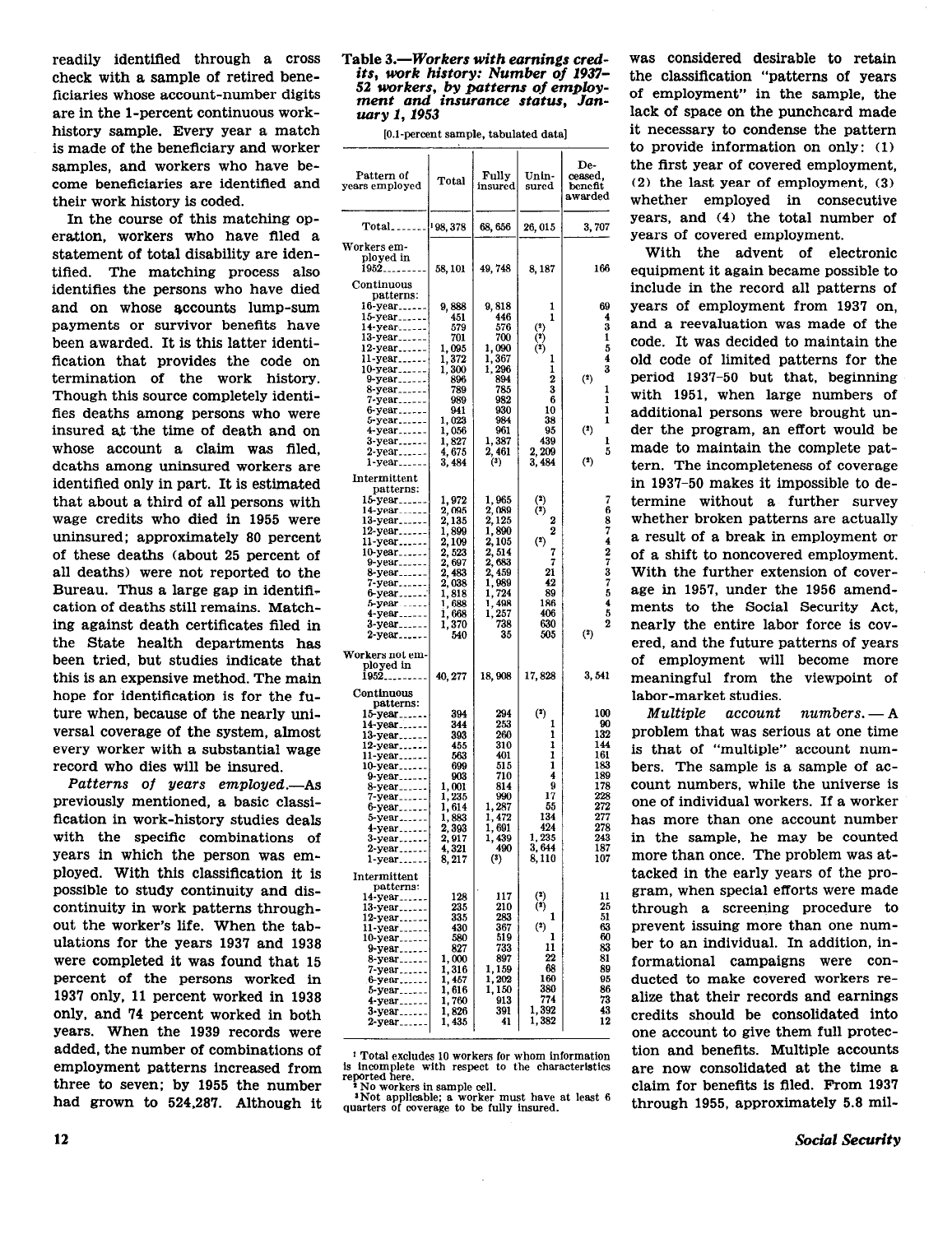lion multiple accounts representing about 2.8 million persons were consolidated and cross-referenced on the basic account records. Nevertheless, the problem is still present. A special study made in 1951 indicated that the continuous work-history sample overstates by 0.3 percent the number of workers with wage credits during 1937-50. The actual overall percentage may be a little higher, and the percentage is, of course, higher for certain groups of workers and lower for others.

Measuring sampling error.---Since the data are based on a sample, they are subject to sampling error. In the past the sampling error of various estimates has been calculated on the assumption that the sample precision is approximately that expected from a simple random sample. At present a special study of the sampling error is being made. The l-percent sample is being split into strata for each of many characteristics, the variances within each stratum are being estimated, and these variances are being added for all groups.

Data for most of the cells are presented as single figures, and estimates of the universe can be made by adding two zeros to the sample figures. One significant feature of the conversion of the vast accounting processes to electronic processing is the possibility of obtaining about 200 totals from the 20-percent subuniverse from which the l-percent sample is selected. These totals will provide a basis for ratio estimates that will improve the precision of various estimates derived from the sample.

Size of sample.—Though the  $1$ percent sample is a large samplemore than 1 million units-it is too small for certain types of program studies. The research and analytical program of the Bureau includes some projects that deal with small segments of the total coverage, such as the self-employed or household workers. When a detailed analysis is attempted of such groups with the l-Percent sample, only a few thousand accounts are available for study. If the sample for such a group is studied for several cross classifications, many cells occur with only a few workers, and the sampling error becomes large. When an attempt was made, for example, to obtain data on the number of older insured workers by county, many counties showed a small number of aged insured workers. The resulting figures were subject to large sampling error. This type of data is needed in estimating the number of potential claims for benefits in the district offices of the Social Security Administration. The problem lies in the fact that the continuous work-history sample is a flat l-percent sample throughout the country, whereas samples of varying size are desirable for special needs. Thus far the development of samples of different size for different groups of workers has not proved feasible.

Timing.--Another problem in the work-history sample is timing. Onepercent sample data cannot be obtained for and through a given year until at least 12 months after the end of that year. Data on the 1955 and 1937-55 work experience, for example, will not be available until sometime in 1957. This time-scheduling problem results primarily from the fact that the basic information for the sample flows from the Bureau's earnings processing operations. The posting operation from which data for a given calendar year are obtained is not completed until August or September of the following year. As a result, the l-percent sample file is received 8-9 months after the period to which the data refer, and only then can the statistical and summarization operations be started. They are followed by a quality-assurance program and then by publication of the data. In the past there has been a lag of at least 1% years before the data for a given year could be published. With the aid of electronic equipment, it is hoped that ultimately this lag will be cut several months.

One method of dealing with the problem of delay is the development of an advance sample, which is a sample of one-tenth of 1 percent. from which more nearly current data on work and wage histories can be obtained. With this small sample it has been possible to reduce the lag to about 1 year. The data cannot be as detailed, of course, as those from the l-percent sample.

## Bulletin, March 1957

Advantages of the Digital Sample

Since the continuous work-history sample is based on digits in the ninedigit social security account number, it may be appropriately termed a "digital" sample. Such a sample has several important advantages over other sampling methods, at least for maintaining a continuous sample. Some of these advantages are simplicity, flexibility, and economy.

The method of sample selection is simple to apply mechanically. As a result, complications due to incomplete selection or overselection of units by the operators are automatically avoided.

A digital sample lends itself to easy subsampling by simply sorting on the basis of the digits in the account number. In addition, the Bureau's sample records can be compared directly with records similarly selected on the basis of digits in the social security account number by the unemployment insurance and railroad retirement agencies.

Because this type of sample can usually be efficiently integrated with other regular operations required by the agency using it, sample selection is less costly than other types. Statistical controls established in these earlier operations also help to make unnecessary a review of inconsistencies that would otherwise show up later.

## Summary

The continuous work-history sample consists of a permanent and selfsustaining l-percent sample of accounts established for old-age and survivors insurance purposes since 1936. Basic records are being accumulated for each account holder, thus providing a new type of statisticsthat is, data on patterns of employment and earnings over long periods of time. Each year data are tabulated by a variety of classifications, such as age, sex. insurance status, geographic and industrial mobility. These data are used in evaluating the operation of the old-age and survivors insurance program and in administrative planning.

(Continued on page 27)